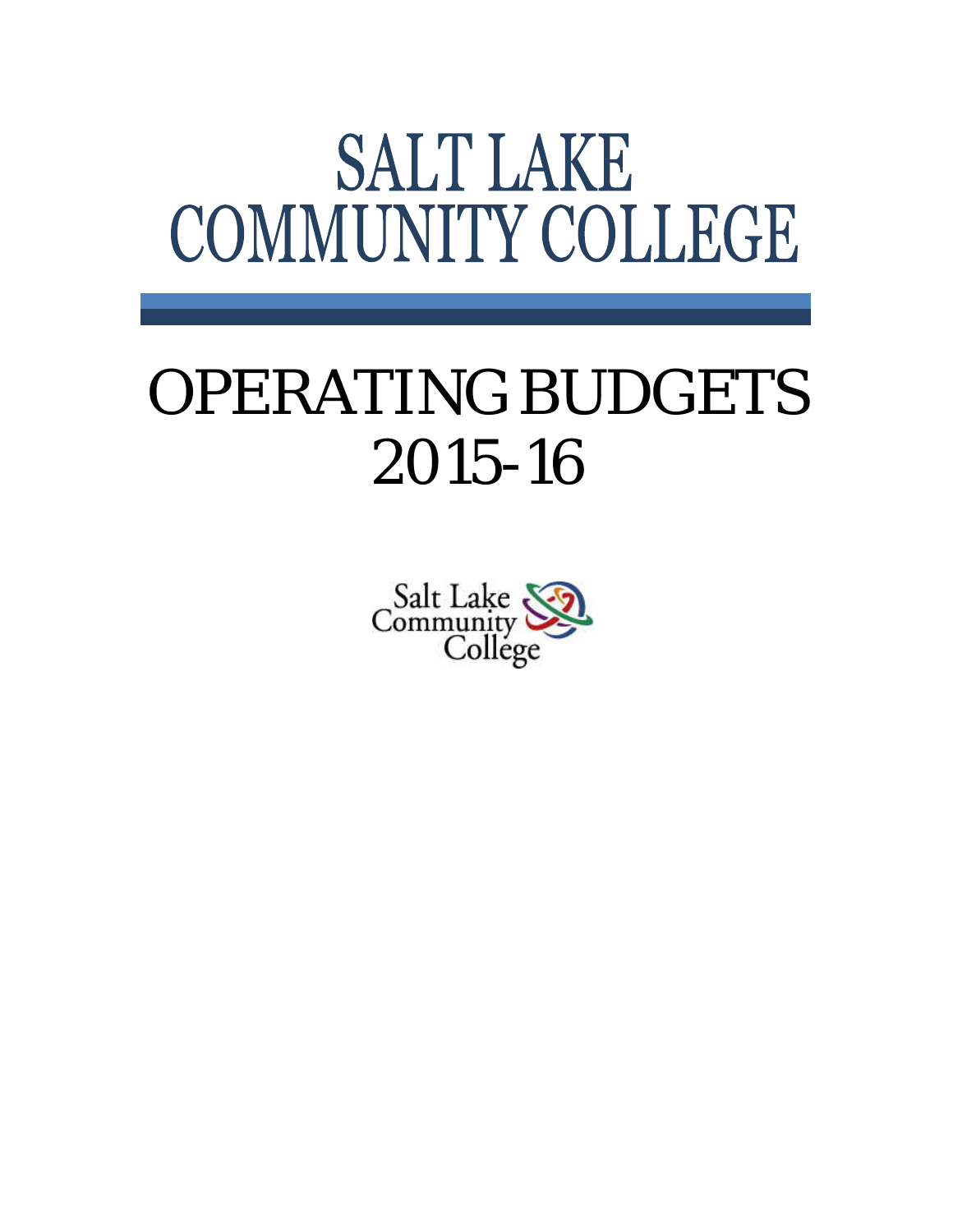FY 2016 Operating Budget (All Funds)



| Tuition & Fees                      | \$82,259,900  | 35.4% |
|-------------------------------------|---------------|-------|
| <b>State Appropriations</b>         | 90.649.600    | 39.0% |
| <b>Grants &amp; Contracts</b>       | 43,570,000    | 18.7% |
| <b>Auxiliaries, Sales, Services</b> | 10,466,000    | 4.5%  |
| <b>Other Sources</b>                | 2,290,000     | 1.0%  |
| <b>Gifts &amp; Donations</b>        | 1,450,000     | 0.6%  |
| <b>Capital Appropriations</b>       | 1,000,000     | 0.4%  |
| <b>Investment Income</b>            | 1,000,000     | 0.4%  |
| <b>Total Estimated Revenue</b>      | \$232,685,500 |       |

\*Other Sources include: Indirect, Athletics, Continuing Ed, Designated Fees, Union Pacific O&M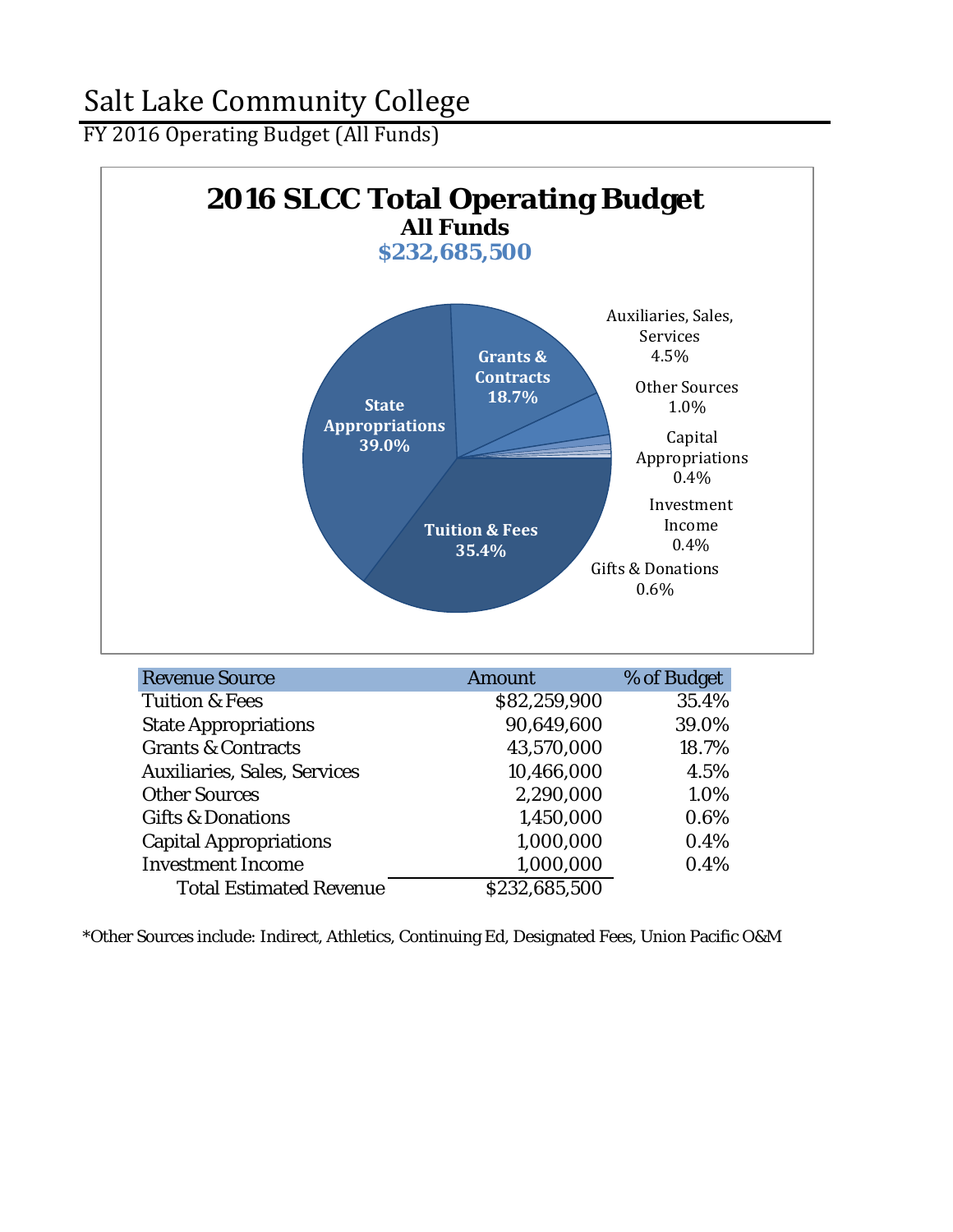FY 2016 Appropriated Operating Base Budget



|                                             | <b>Education &amp; General</b>   | <b>School of Applied Technology</b> | <b>Educationally Disadvantaged</b>     | <b>Total Appropriated Budget</b> |
|---------------------------------------------|----------------------------------|-------------------------------------|----------------------------------------|----------------------------------|
| Revenues:                                   |                                  |                                     |                                        |                                  |
| Tuition & Fees                              | \$60,145,500                     | \$1,135,400                         | \$0                                    | \$61,280,900                     |
| Sales & Services                            | 30,000                           |                                     |                                        | 30,000                           |
| Other Sources                               | 200,000                          |                                     |                                        | 200,000                          |
| State General Fund                          | 10,049,400                       | 4,140,200                           | 178,400                                | 14,368,000                       |
| <b>State Education Fund</b>                 | 72,779,000                       | 2,192,600                           |                                        | 74,971,600                       |
| <b>Total Revenues</b>                       | \$143,203,900                    | \$7,468,200                         | \$178,400                              | \$150,850,500                    |
| Expenditures:                               |                                  |                                     |                                        |                                  |
| Salaries                                    | 58,068,282                       | 3,378,417                           |                                        | 61,446,699                       |
| <b>Wage Related Faculty</b>                 | 15,168,125                       | 1,233,018                           |                                        | 16,401,143                       |
| Wage Payroll                                | 8,418,868                        | 358,656                             |                                        | 8,777,524                        |
| Total Salaries & Wages                      | \$81,655,275                     | \$4,970,091                         | \$0                                    | \$86,625,366                     |
| <b>Employee Benefits</b>                    | 32,732,944                       | 1,838,471                           |                                        | 34,571,415                       |
| <b>Total Personnel Services</b>             | \$114,388,219                    | \$6,808,562                         | \$0                                    | \$121,196,781                    |
| Travel                                      | 474,844                          | 7,050                               |                                        | 481,894                          |
| Current Expense <sup>(1)</sup>              | 20,452,805                       | 461,988                             | 178,400                                | 21,093,193                       |
| Fuel & Power                                | 3,710,544                        | 90,600                              |                                        | 3,801,144                        |
| Equipment                                   | 4,177,488                        | 100,000                             |                                        | 4,277,488                        |
| <b>Total Expenditures</b>                   | \$143,203,900                    | \$7,468,200                         | \$178,400                              | \$150,850,500                    |
| $D_{11}$ , $D_{21}$ , $A_{12}$ , $A_{23}$ , | Dudgeted America<br>$\mathbf{a}$ |                                     | Average Calami and Wage Insurance. EQC |                                  |

| <b>By Function:</b>          | <b>Budgeted Amount</b> | $\frac{0}{0}$ | <i>Average Salary and Wage Increases:</i> E&G |       |
|------------------------------|------------------------|---------------|-----------------------------------------------|-------|
| Instruction                  | \$72,167,256 47.8%     |               | Faculty                                       | 3.35% |
| Academic Support             | 10,487,700             | 7.0%          | Executives                                    | 3.29% |
| <b>Student Services</b>      | 14.900.557             | 9.9%          | Staff                                         | 3.28% |
| <b>Institutional Support</b> | 30,607,923 20.3%       |               | <b>Hourly Teaching</b>                        | 4.16% |
| Facilities                   | 21,726,435 14.4%       |               | Hourly Non-Teaching                           | 3.50% |
| Public Service               | 167,629                | $0.1\%$       | <b>Institution Average</b>                    | 3.31% |
| Scholarships                 | 793.000                | $0.5\%$       |                                               |       |
| <b>Total Dollars</b>         | \$150,850,500          |               |                                               |       |

| Faculty                    | 3.35% |
|----------------------------|-------|
| Executives                 | 3.29% |
| Staff                      | 3.28% |
| <b>Hourly Teaching</b>     | 4.16% |
| Hourly Non-Teaching        | 3.50% |
| <b>Institution Average</b> | 3.31% |

*1. Current Expense Includes: computer-related purchases and services, leases and rentals, contracts, service and repairs, insurance, supplies, minor equipment and scholarships, etc.*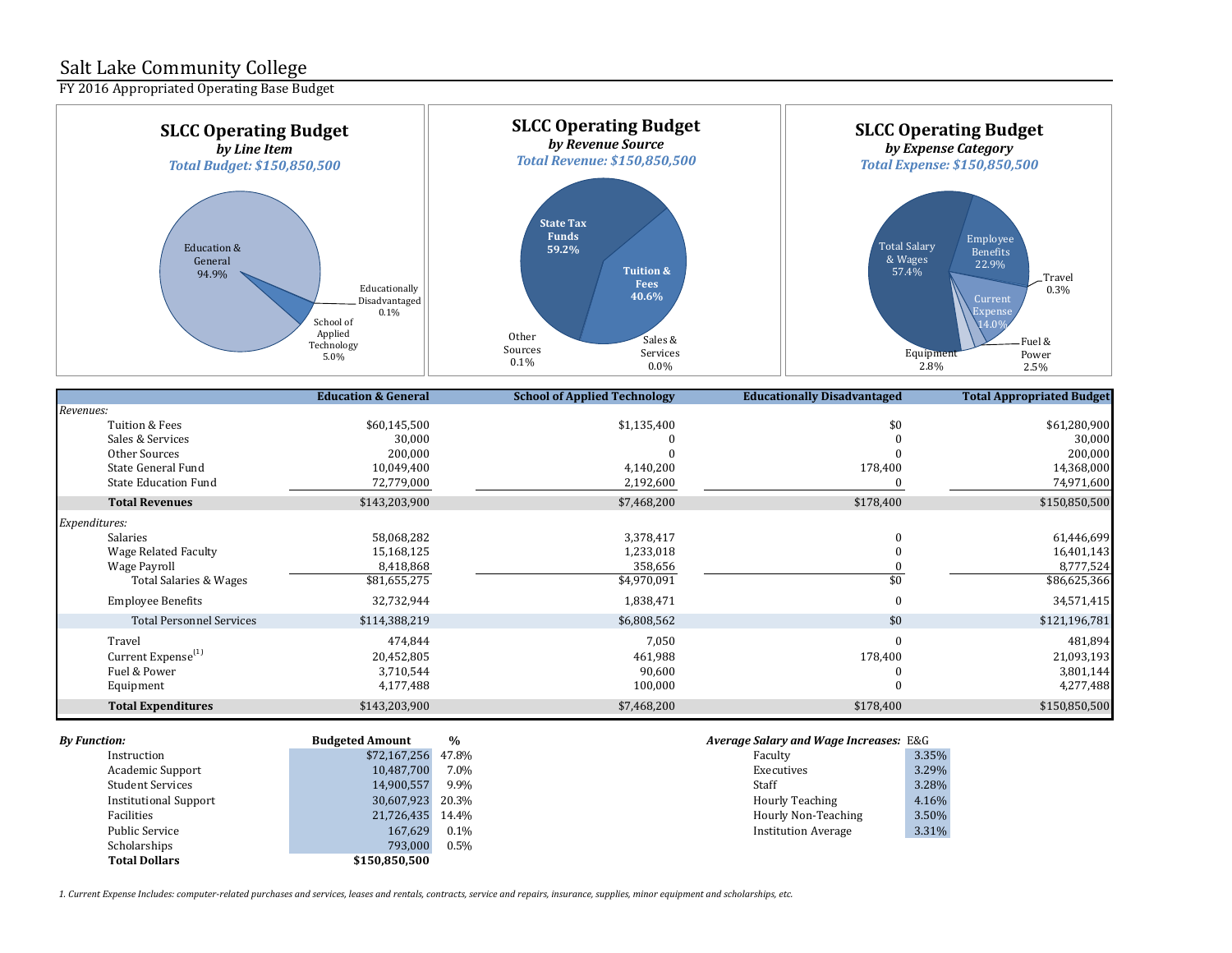### Salt Lake Community College Board of Trustees 07/15/2015 **2015-16 Appropriated Operating Budget** *Additional Information*

\* The Legislature appropriated funding equivalent to a 3% salary increase and 4.9% to support rate increases in health insurance.

\*The State Board of Regents approved a 3% tuition increase for FY16: (3% first-tier and 0% second-tier resepectively); General student fees will also increase \$5.00 per semester for full-time students.

\* The Legislature appropriated \$2 million ongoing and \$7 million one-time performance funding to the State Board of Regents to be distributed to the 8 USHE institutions. It is estimated that SLCC's portion will be \$251,000 ongoing and \$969,000 one-time.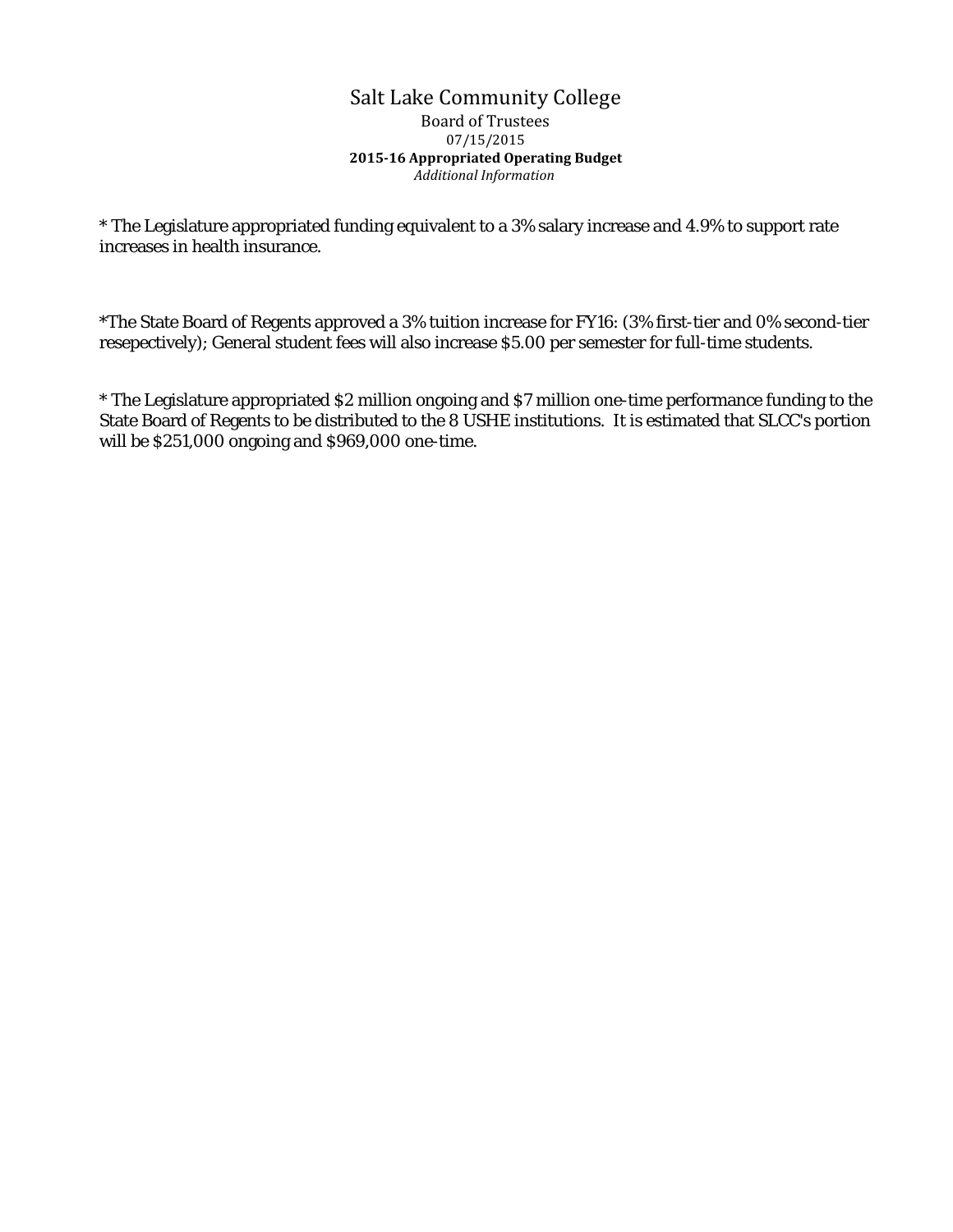**2014-15 Approved Budget 8/13/14 2015-16 Proposed Budget 7/22/15** *Revenues:* Prior Year Carry Forward Revenues  $$71,400$  \$161,600<br>Interest Earnings 020.000 \$1.000.000 Interest Earnings 920,000 1,000,000 Unrestricted Gifts and Grants 2,000 2,000<br>
Total Revenues 3993,400 51,163,600  $Total$  **Revenues** *Expenditures:* A. Academic Program Enrichment  $\sim$  80  $\sim$  80  $\sim$  80 B. Cultural Enrichment Memberships 2,000 2,000 2,000<br>Convocation 15.000 15.000 15.000 Convocation 15,000 15,000 Subtotal 17,000 17,000 C. Scholarships, Fellowships, and Student Aid Federal Financial Aid Matching 29,000 29,000 Quasi Endowment Scholarships 6,000 6,000 35,000 D. Faculty/Staff Development and Recognition Program Development 15,000 15,000<br>
Leadership Academy 10,000 10,000 10,000 Leadership Academy 10,000 10,000 10,000 10,000 10,000 10,000 10,000 10,000 10,000 10,000 10,000 10,000 10,000 1 Professional Development Day 7,000 7,000<br>
Employee Recognition/Service Awards 30,000 38,000 Employee Recognition/Service Awards 30,000 38,000<br>Faculty & Staff Development 4,000 4,000 Faculty & Staff Development 4,000 4,000<br>
Educational Reimbursement 60,000 40,000 Educational Reimbursement 60,000 80,000<br>Divisional Activities and Support 26,000 26,000 26,000 Divisional Activities and Support 26,000<br>Special Events 26,000 Special Events **8,000** 0<br>Staff Association Awards **8,000** 5,000 5,000 Staff Association Awards 5,000 5,000 5,000<br>Subtotal 165,000 185,000 185,000 165,000 E. Campus Development Community Awareness<br>
Software Maintenance - TouchNet/SCT<br>
0 15,000<br>
8.000 Software Maintenance - TouchNet/SCT 0 8,000<br>Subtotal 15,000 23,000 Subtotal F. Seed Money for Program Grants and Contracts Consulting 2,000 94,000<br>Subtotal 4,000 94,000 94,000 Subtotal G. Fund Raising and Institutional Development Subtotal 0 0 H. Equipment Acquisitions Subtotal 0 0 I. Other E&G Current Operating Support Auditing & Regents Support 23,000 54,200 Business Office Staff Support 35,400 36,400 Food Service Chef Support 0 0 LHM Entrepreneur Center O&M 95,000 95,000 Bank Service/Credit Card Charges 600,000 620,000 Miscellaneous 4,000 4,000 4,000 4,000 4,000 5,000 4,000 4,000 5,000 4,000 5,000 4,000 5,000 4,000 5,000 4,000 5,000 5,000 5,000 5,000 5,000 5,000 5,000 5,000 5,000 5,000 5,000 5,000 5,000 5,000 5,000 5,000 5,000 5,000 5,00 757,400 809,600 J. Transfers to Other Funds Quasi-Endowment Funds-Principal 0 0 Plant Funds 0 0 Subtotal

**Total Expenditures \$993,400 \$1,163,600**

*Institutional Investment Income Fund Operating Budget FY 2016 & FY 2015*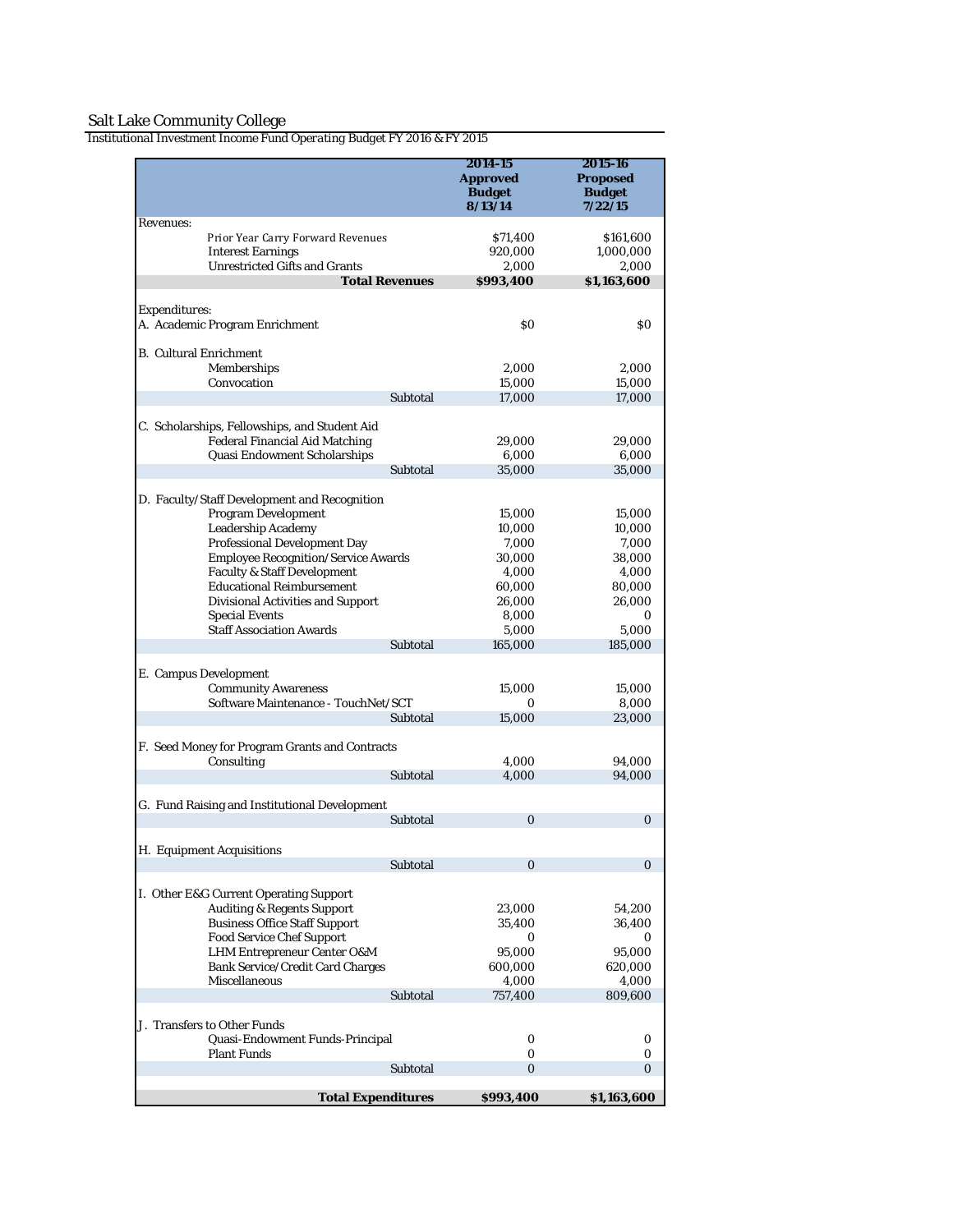*Auxiliaries Operating Budgets FY2016 & FY2015*

|                                           | <b>STUDENT CENTER</b> |             | <b>COLLEGE STORE</b> |             | <b>FOOD SERVICE</b> |             | <b>TOTAL AUXILIARY BUDGET</b> |              |
|-------------------------------------------|-----------------------|-------------|----------------------|-------------|---------------------|-------------|-------------------------------|--------------|
|                                           | FY 2014-15            | FY 2015-16  | FY 2014-15           | FY 2015-16  | FY 2014-15          | FY 2015-16  | FY 2014-15                    | FY 2015-16   |
| Revenues:                                 |                       |             |                      |             |                     |             |                               |              |
| <b>Student Fees</b>                       | \$1,193,000           | \$1,171,500 |                      |             |                     |             | \$1,193,000                   | \$1,171,500  |
| <b>Sales &amp; Services</b>               |                       |             | \$8,500,000          | \$7,000,000 | \$3,037,300         | \$2,532,650 | \$11,537,300                  | \$9,532,650  |
| <b>Other Sources</b>                      | \$885,000             | \$782,500   |                      |             |                     | \$248,673   | \$885,000                     | \$1,031,173  |
| <b>TOTAL REVENUES:</b>                    |                       |             |                      |             |                     |             |                               |              |
|                                           | \$2,078,000           | \$1,954,000 | \$8,500,000          | \$7,000,000 | \$3,037,300         | \$2,781,323 | \$13,615,300                  | \$11,735,323 |
| <b>Expenditures:</b>                      |                       |             |                      |             |                     |             |                               |              |
| <b>Salaries</b>                           | \$458,000             | \$413,275   | \$417,000            | \$536,700   | \$306,100           | \$203,418   | \$1,181,100                   | \$1,153,393  |
| <b>Wages</b>                              | \$138,000             | \$174,914   | \$500,000            | \$600,000   | \$712,500           | \$733,638   | \$1,350,500                   | \$1,508,552  |
| <b>Total Salaries &amp; Wages</b>         | \$596,000             | \$588,189   | \$917,000            | \$1,136,700 | \$1,018,600         | \$937,056   | \$2,531,600                   | \$2,661,945  |
|                                           |                       |             |                      |             |                     |             |                               |              |
| <b>Employee Benefits</b>                  | \$320,000             | \$273,685   | \$281,000            | \$280,000   | \$207,400           | \$177,753   | \$808,400                     | \$731,438    |
| <b>Total Personnel Services</b>           | \$916,000             | \$861,874   | \$1,198,000          | \$1,416,700 | \$1,226,000         | \$1,114,809 | \$3,340,000                   | \$3,393,383  |
|                                           |                       |             |                      |             |                     |             |                               |              |
| <b>Travel</b>                             | \$8,000               | \$4,200     | \$20,000             | \$15,000    | \$5,000             | \$9,000     | \$33,000                      | \$28,200     |
| <b>Current Expense</b>                    | \$597,000             | \$553,386   | \$7,257,000          | \$5,543,300 | \$1,786,300         | \$1,664,830 | \$9,640,300                   | \$7,761,516  |
| <b>Utilities</b>                          | \$225,000             | \$210,000   |                      |             |                     |             | \$225,000                     | \$210,000    |
| Equipment                                 | \$9,000               | \$4,000     | \$25,000             | \$25,000    | \$20,000            | $- $7,316$  | \$54,000                      | \$21,684     |
| <b>Auxiliary Indirect Cost Allocation</b> | \$323,000             | \$320,540   |                      |             |                     |             | \$323,000                     | \$320,540    |
| <b>Total Other Expenses</b>               | \$1,162,000           | \$1,092,126 | \$7,302,000          | \$5,583,300 | \$1,811,300         | \$1,666,514 | \$10,275,300                  | \$8,341,940  |
|                                           |                       |             |                      |             |                     |             |                               |              |
| <b>TOTAL EXPENDITURES:</b>                | \$2,078,000           | \$1,954,000 | \$8,500,000          | \$7,000,000 | \$3,037,300         | \$2,781,323 | \$13,615,299                  | \$11,735,323 |